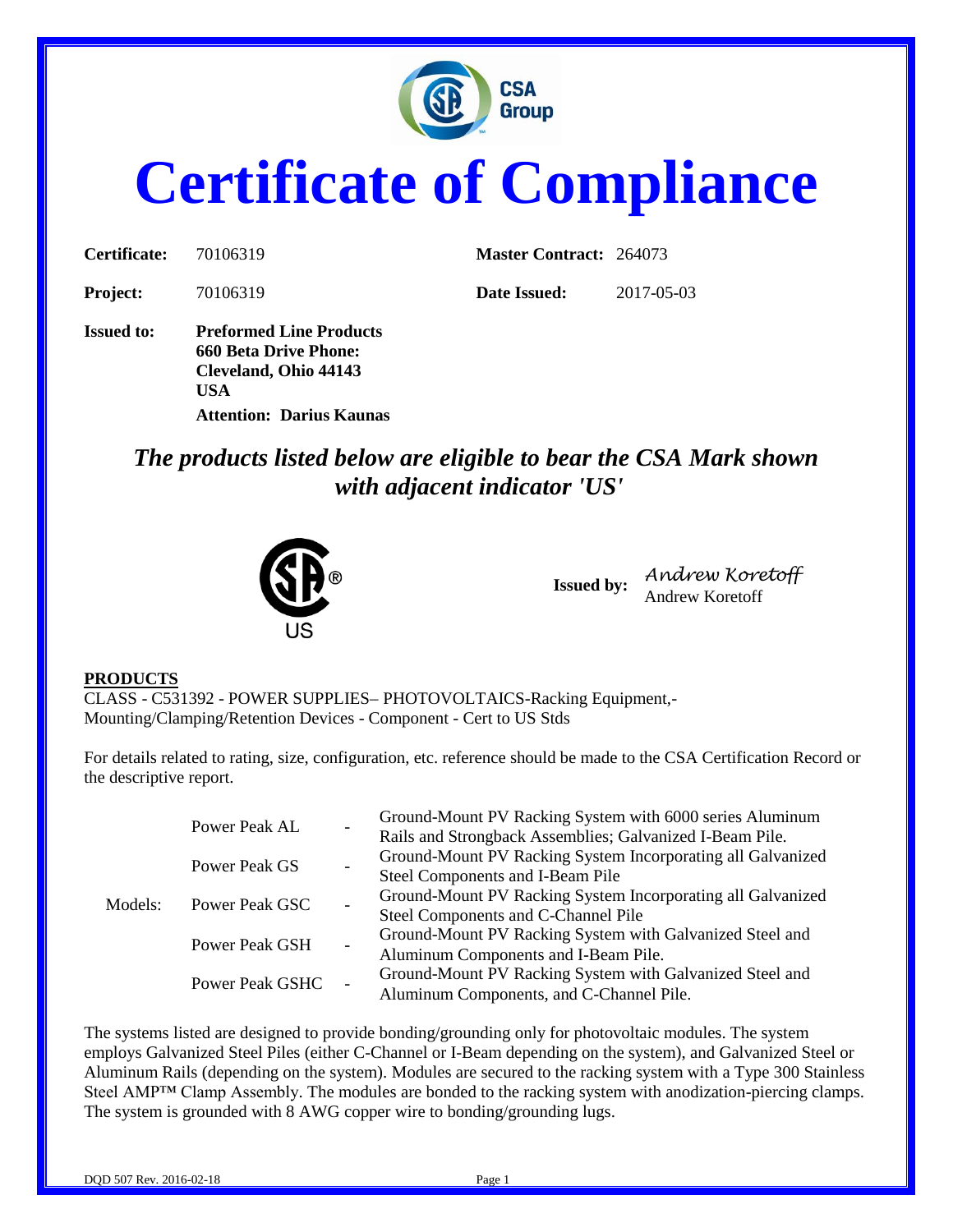

**Certificate:** 70106311 **Project:** 70106311

The grounding of the system is intended to comply with the latest edition of the National Electrical Code, to include NEC 250 & 690. Local codes compliance is required, in addition to national codes. All grounding/bonding connections are to be torqued in accordance with the Installation Manual and the settings used during the certification testing for the current edition of the project report.

Conditions of acceptability: Installation is subject to acceptance of the local inspection authorities having jurisdiction.

### **APPLICABLE REQUIREMENTS**

UL 2703 1<sup>st</sup> Edition - Mounting Systems, Mounding Devices, Clamping/Retention Devices, and Ground Lugs for Use with Flat-Plate Photovoltaic Modules and Panels

#### **MARKINGS**

The products listed are eligible to bear the CSA Mark shown with adjacent indicators 'C' and 'US' for Canada and US (indicating that products have been manufactured to the requirements of both Canadian and U.S. Standards) or with adjacent indicator 'US' for US only or without either indicator for Canada only.

The following markings appear on the ballast bay by affixed label:

- 1. Submitter's name and/or CSA Master Contract number "264073";
- 2. Model designation;
- 3. Manufacturing date;